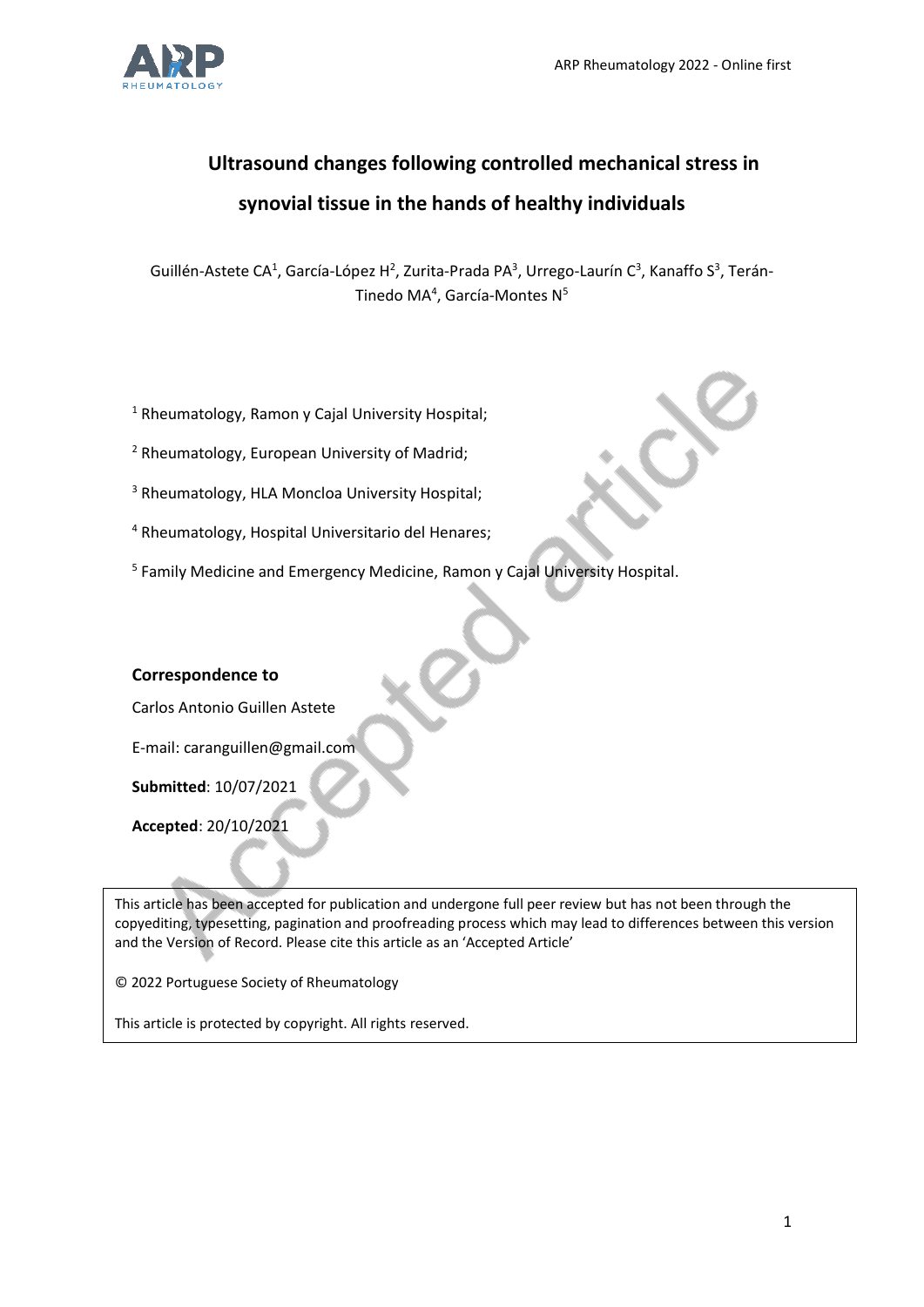

#### **Abstract**

Objective: The physiological response of the synovium to acute mechanical stress has not been extensively studied. This response is interesting in terms of the morphological changes it can cause as any such changes should be taken into account during ultrasound examinations. The purpose of this study was to assess the extent of changes in ultrasound images of the synovial joint in the hands of healthy individuals after controlled mechanical stress.

Method: We included 110 healthy volunteers on whom we carried out two ultrasound examinations of the non-dominant hand: one at baseline and the other after controlled handgrip exercise at 70% of the maximum voluntary contraction.

Results: The synovitis scores at baseline and after exercise were 0.472±0.798 and 0.772±1.162 t(109)=-3.791, respectively; p < 0.001. We observed no tenosynovitis in 88.2% of the participants at baseline, while after exercise the percentage fell to 70.9%; x2 (1, N=110) =10.0851, p = 0.0014. Conclusion: We conclude that synovitis and tenosynovitis are inducible by physical exercise and are detectable on ultrasound. This should be taken into account during ultrasound examinations for suspicion or follow-up of inflammatory rheumatism.

**Keywords:** Healthy subjects; Ultrasound; Synovitis; Tenosynovitis; Physical activity.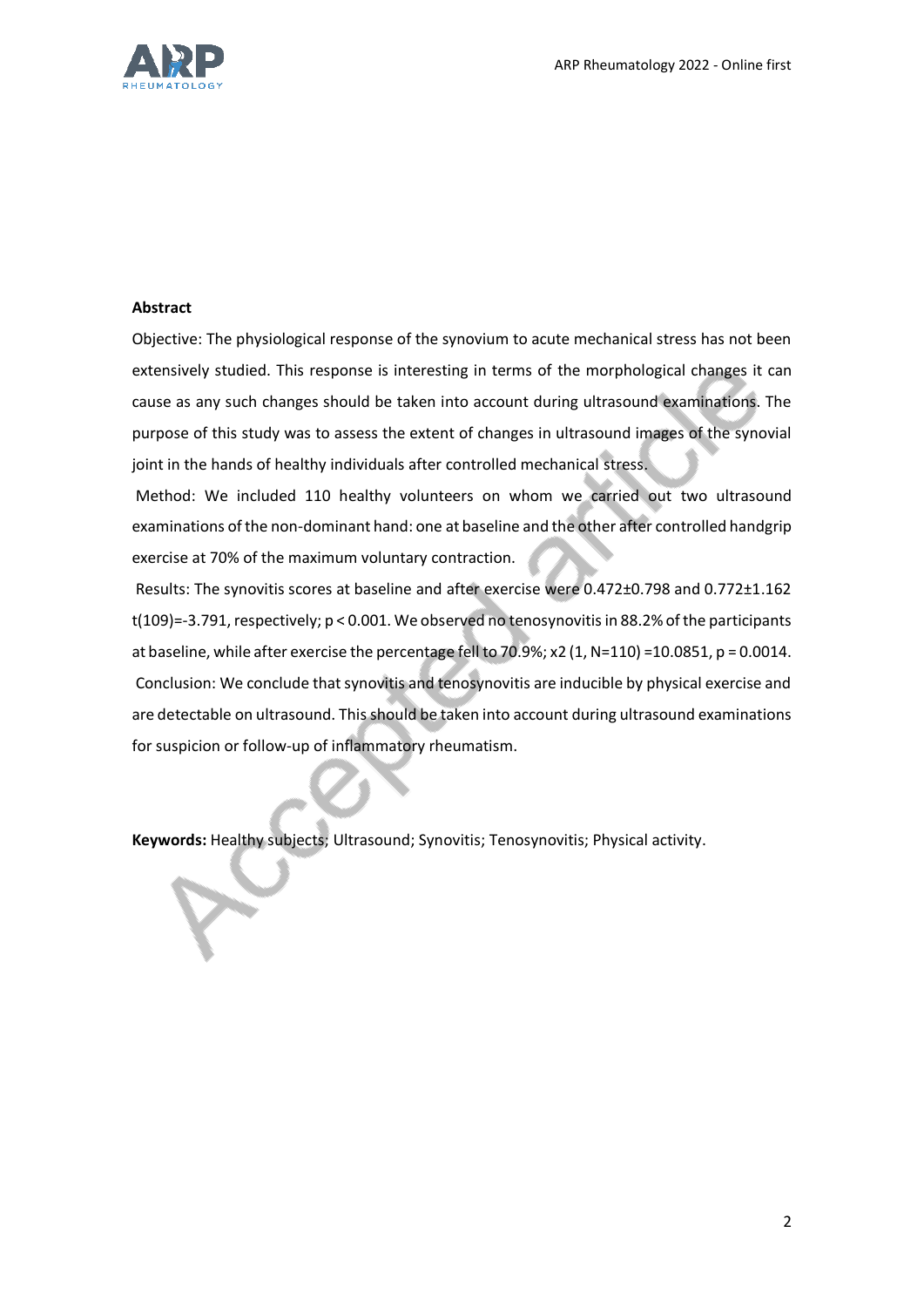

# **Introduction**

Synovial tissue is found in the joint capsule and in tendon sheaths. Its functions include homeostasis of the synovial fluid and maintenance of the range of joint motion and tendon excursion<sup>1,2</sup>. Studies on blood biomarkers suggest that this tissue is capable of responding to mechanical stimuli depending on their intensity and frequency<sup>3</sup>. Locally, it has been demonstrated that the synovium responds to mechanical or inflammatory stimuli by producing synovial fluid, and developing, over time, hyperplasia or hyperaemia<sup>4–7</sup>. Furthermore, synovial tissue is the target of various immune-mediated diseases in which interactions with cell infiltrates and cytokines reproduce these effects<sup>2</sup>.

Although it is well recognized that physical activity may be associated with synovial changes on ultrasound, there is a paucity of data on the effect of physical activity on the synovium in terms of ultrasound findings<sup>8</sup>. Given that ultrasound is a widely utilized and useful tool for the diagnosis and follow-up of patients with rheumatologic diseases with musculoskeletal manifestations<sup>9</sup>, it is important to identify to what extent any synovial findings could be attributed to physiological changes rather than to the disease itself.

The purpose of this study was to determine the existence and magnitude of ultrasounddetectable synovial changes induced by controlled physical exercise.

# **METHODS**

This was an interventional, single-blinded, analytic study utilizing a before-and-after design. The study population was comprised of healthy volunteers between 18 and 65 years of age, and included individuals who accompanied patients to rheumatology appointments, healthcare staff, university students and the general public, all of whom were invited to participate via posters displayed throughout our hospital. We excluded individuals with a personal or family (first-degree) history of rheumatoid arthritis, psoriatic arthritis, spondyloarthritis or any other connective tissue disease. We also excluded participants who had received corticosteroids during the last 14 days or non-steroidal anti-inflammatory drugs within the last 7 days for any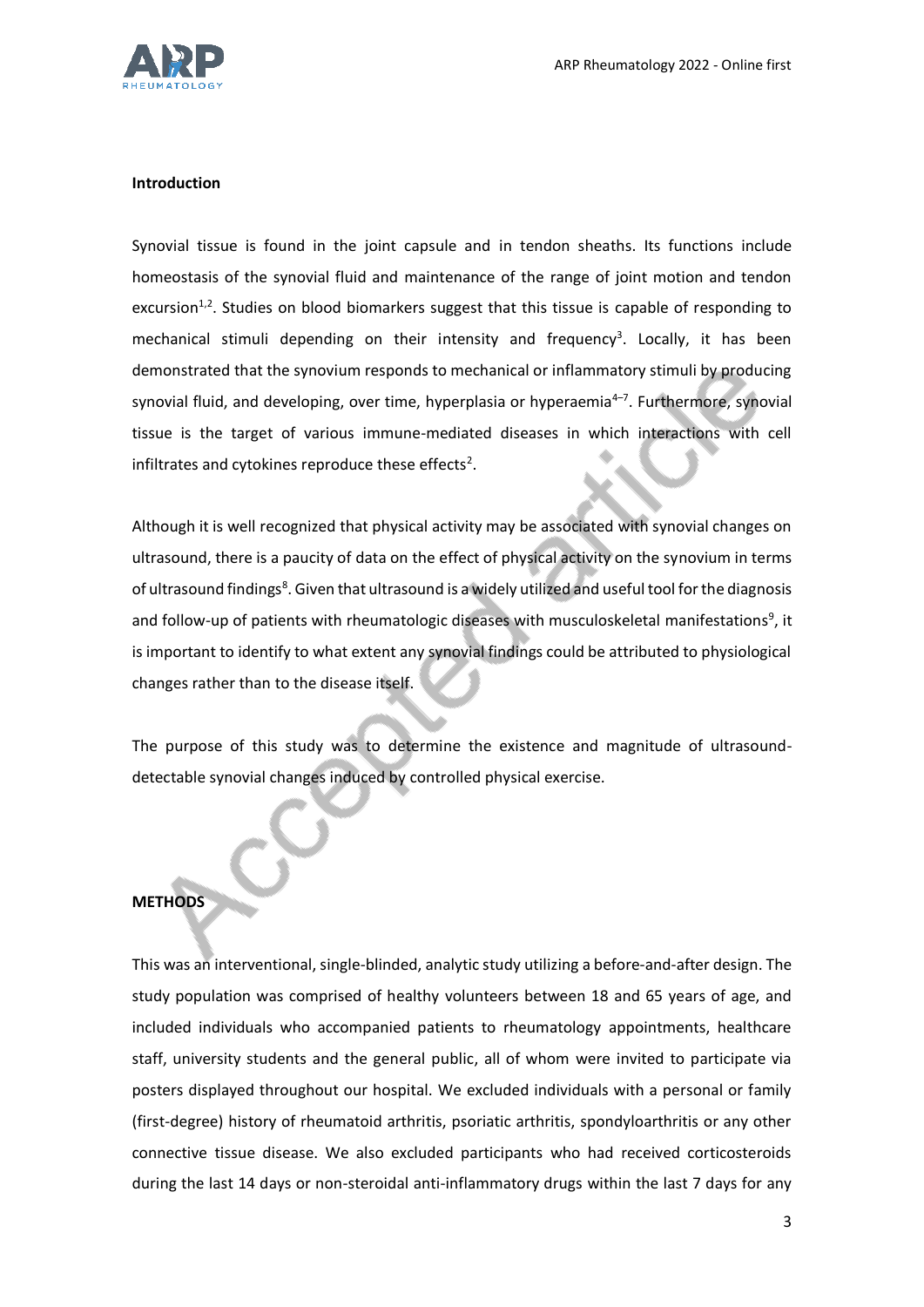

reason. Recruitment was carried out from January to December 2019. The study was specifically approved by the ethics committee of the University Hospital of Getafe. The present study complies with the Declaration of Helsinki.

After candidates had given written informed consent to participate in the study, they were all interviewed to establish their eligibility. For those who met the criteria, measurements were taken of their weight and height, as well as their maximum non-dominant handgrip strength using a CAMRY Digital Hand Dynamometer (EH101). Next, we arranged two appointments for ultrasound examinations of both hands. The first appointment was the baseline measurement and the second occurred the day after the patient completed an exercise workout involving a finger flexion.

The ultrasound examination included scoring synovitis, based on grey scale and power Doppler power (PD) signal assessments, in accordance with the Outcome Measures in Rheumatology (OMERACT) recommendations,  $9,10$  for the dorsal aspect of the carpal bones, the 2nd, 3rd and 4th metacarpophalangeal (MCP) joints and the 2nd, 3rd and 4th proximal and distal interphalangeal (IP) joints. We also assessed whether there was tenosynovitis<sup>9</sup> in the tendons of these same fingers. Identification of tissue thickening or hypoechogenicity at the tendon insertion point of the deep and superficial flexors of the second to the fourth fingers, less than 2 mm from the cortical bone, together with a PD signal, was regarded as an indication of enthesitis.<sup>11</sup> Finally, peritenon extensor tendon inflammation (also known as paratenonitis) was defined as a hypoechoic (versus a compressible) area surrounding the extensor digitorum tendon. $12-14$  Presence of paratenonitis was assessed at the dorsal aspect of the MCP joints. A synovitis score was obtained by using the OMERACT grading of the grey-scale and PD signals in seven joints of the dominant hand; i.e., the carpal joint, MCPs and proximal IPs joints.

Volunteers were explicitly instructed not to comment on whether the ultrasound scan was performed before or after exercise. All ultrasound examinations were carried out on Friday evenings or Saturday mornings, except on two occasions. The number of ultrasound studies performed during a single scanning shift was never less than 10. Since the sonographer might recognise a given volunteer, he/she performed scans of both hands unaware of the hand dominance of said volunteer. The purpose of these measures was to reduce the bias of knowing whether the ultrasound performed was before or after the exercise.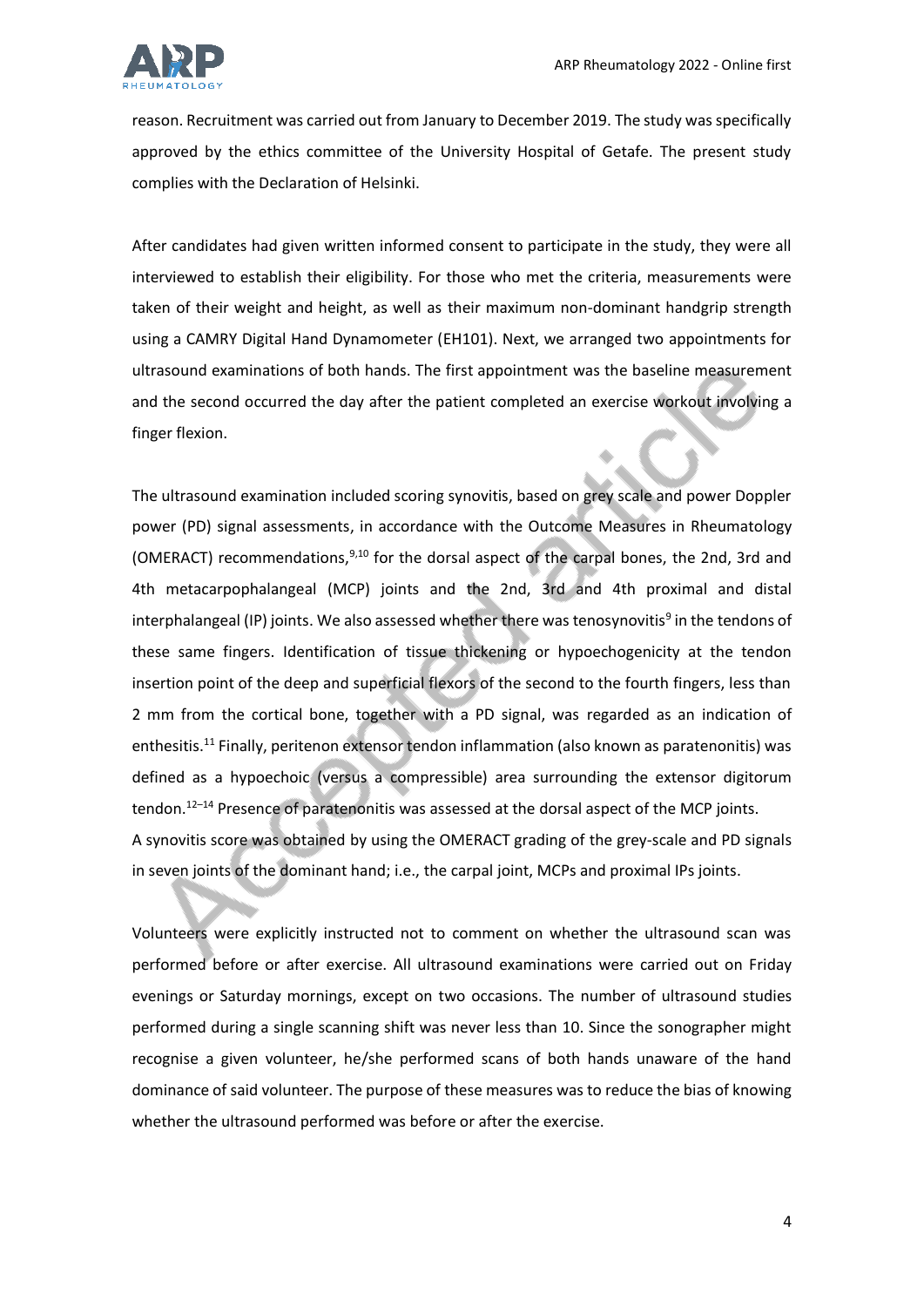

Ultrasound examinations were carried out by a single specialist (CG) using a TOSHIBA Nemio XG (SSA-580A) ultrasound system equipped with an 8- to 12-MHz linear probe. For the ultrasound examination, volunteers were seated in front of the examiner with their hands resting on a hard surface and a thick layer of gel was used. Anonymised videos of 3-4 seconds were recorded for each examination. Three specialised rheumatologists assessed the videos independently and rated synovitis, tenosynovitis and enthesitis. In the case of synovitis and PD signals, we recorded the lowest score of the three observers. In contrast, for both tenosynovitis and enthesitis, we only considered those scores in which all three observers had provided the same score.

To assess flexor grip strength using the flexion, we calculated the mean of three measurements made with the non-dominant hand. Volunteers took a dynamometer home and were asked to perform specific exercises the day before the second ultrasound examination. The exercise routine consisted of 120 finger curl repetitions, throughout the day, at 70% of the mean maximum strength of the three baseline measurements. After the second ultrasound examination, volunteers were interviewed to determine whether they experienced pain in any of the joints evaluated, using a numerical pain rating scale from 0 to 10.

For the statistical analysis, subjects' baseline characteristics were described using measures of central tendency and dispersion. Before-and-after ultrasound scores were compared using the Wilcoxon signed-rank test for related samples. Kendall's Tau-B coefficients were calculated to assess the significance of the correlations between the gradients of change in the ultrasound findings and anthropometric variables. The statistical analysis was carried out using the IBM SPSS Statistics for Windows statistical package, Version 23.0 (IBM Corp., Armonk, NY).

The data set for present study has been electronically entered into the Synapse™ repository and is available for all subscribers at Synapse Storage (ID syn25955431, DOI 10.7303/syn25955431).

#### **Results**

We contacted 114 volunteers, all of whom met the inclusion criteria, although four did not complete the second ultrasound examination. Of the remaining 110 individuals, 58 were women (52.7%). The overall mean age and standard deviation were 40.7± 12.6 years (range 20 to 65 years). The mean body mass index was 25.9 $\pm$  4.4 kg/m<sup>2</sup>. The mean non-dominant handgrip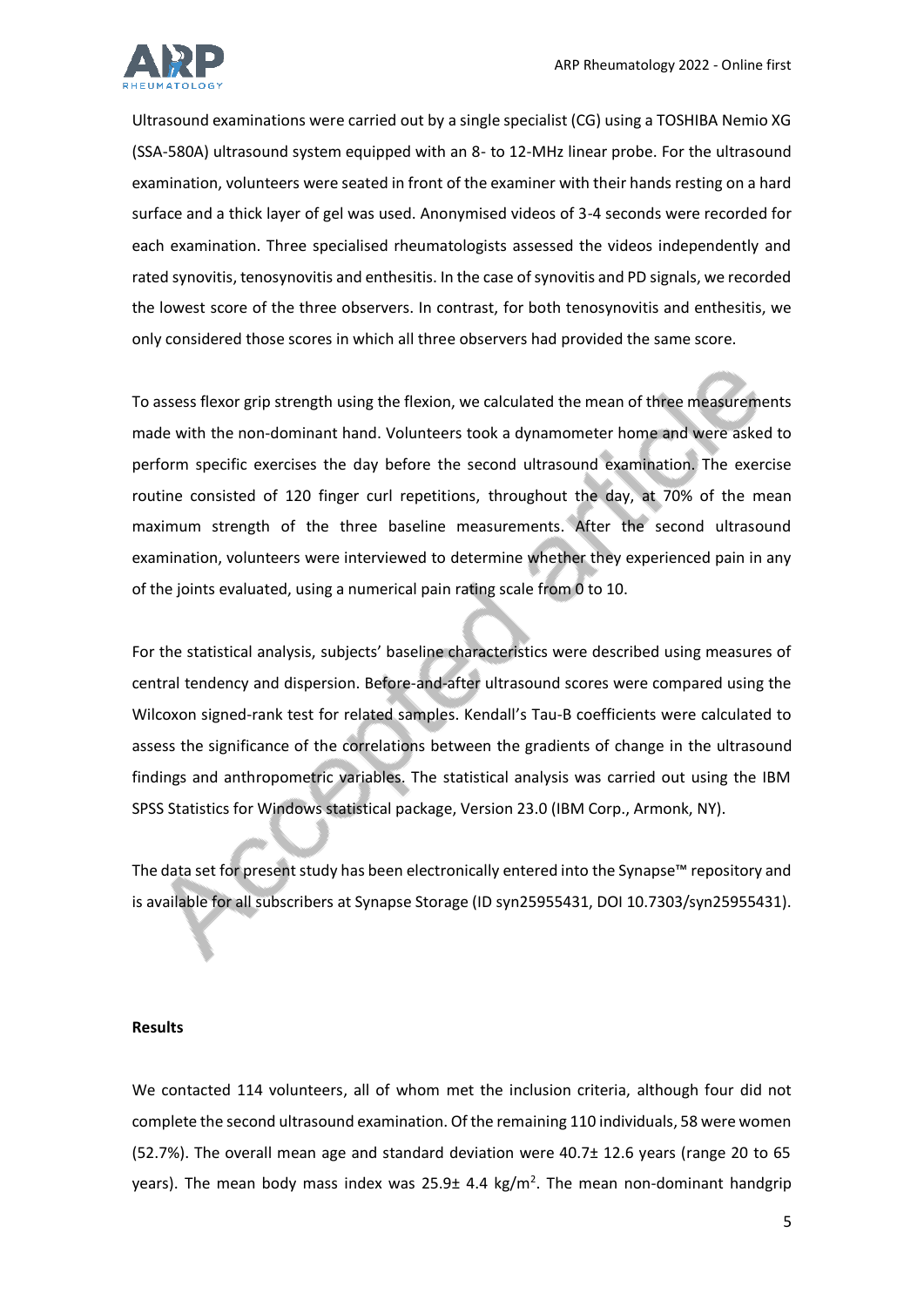

strength with the flexion was  $33.13 \pm 11.17$  kg. Table 1 summarises the anthropometric characteristics of the volunteers by sex.

In the baseline ultrasound examination, 38 individuals (34.5%) were found to have grey-scale synovitis in at least 1 of the 7 joints assessed. The synovitis score was 1 in 28 individuals (25.5%), 2 in 8 (7.3%), 3 in 1 (0.9%) and 5 in 1 other patient (0.9%). No PD signals, tenosynovitis, enthesitis or paratenonitis were found, respectively, in 108 (98.2%), 97 (88.2%), 110 (100%) and 92 (83.6%) of the subjects.

In the second ultrasound scan (after the controlled handgrip exercises), an additional 12 individuals (45.4%) had some degree of grey-scale synovitis. The increase in the percentage of patients with synovitis was not statistically significant; *x*2(1, N = 110) = 2.7273, *p* = 0.0986. At this stage, the synovitis score was 1 in 32 (29.1%) subjects, 2 in 10 (9.1%), 3 in 2 (1.8%), 4 in 3 (2.7%) and 5 in another 3 (2.7%). No PD signals, tenosynovitis, enthesitis or peritonitis were detected, respectively, in 103 (93.6%), 78 (70.9%), 110 (100%) and 92 (83.6%) subjects. The change in the percentage of individuals who had tenosynovitis was statistically significant (*x2* (1,  $N=110$ ) = 10.0851,  $p = 0.0014$ ). The mean grey-scale synovitis score rose significantly, from 0.472± 0.798 at baseline to 0.772 ± 1.162 following exercise (*p*<0.001). Table 2 shows the beforeand-after scores for all the domains assessed during the ultrasound examinations. The distribution of ultrasound findings before and after exertion is summarised in Figure 1.

Regarding the categorical ultrasound finding of tenosynovitis, in the before-exercise scan, the ratings were discordant in two cases. Similarly, there were two cases of discordance in the postexercise scan. All of these cases were considered negative for that attribute. There were no discordances in the other categorical variables.

In the correlation analysis of the gradients of change in the ultrasound findings, as reflected in both the before-and-after scores and anthropometric variables, the only significant correlation detected was between the PD signal score gradient and the grey-scale synovitis score gradient; two-tailed r (110) = 0.526, *p* < 0.001.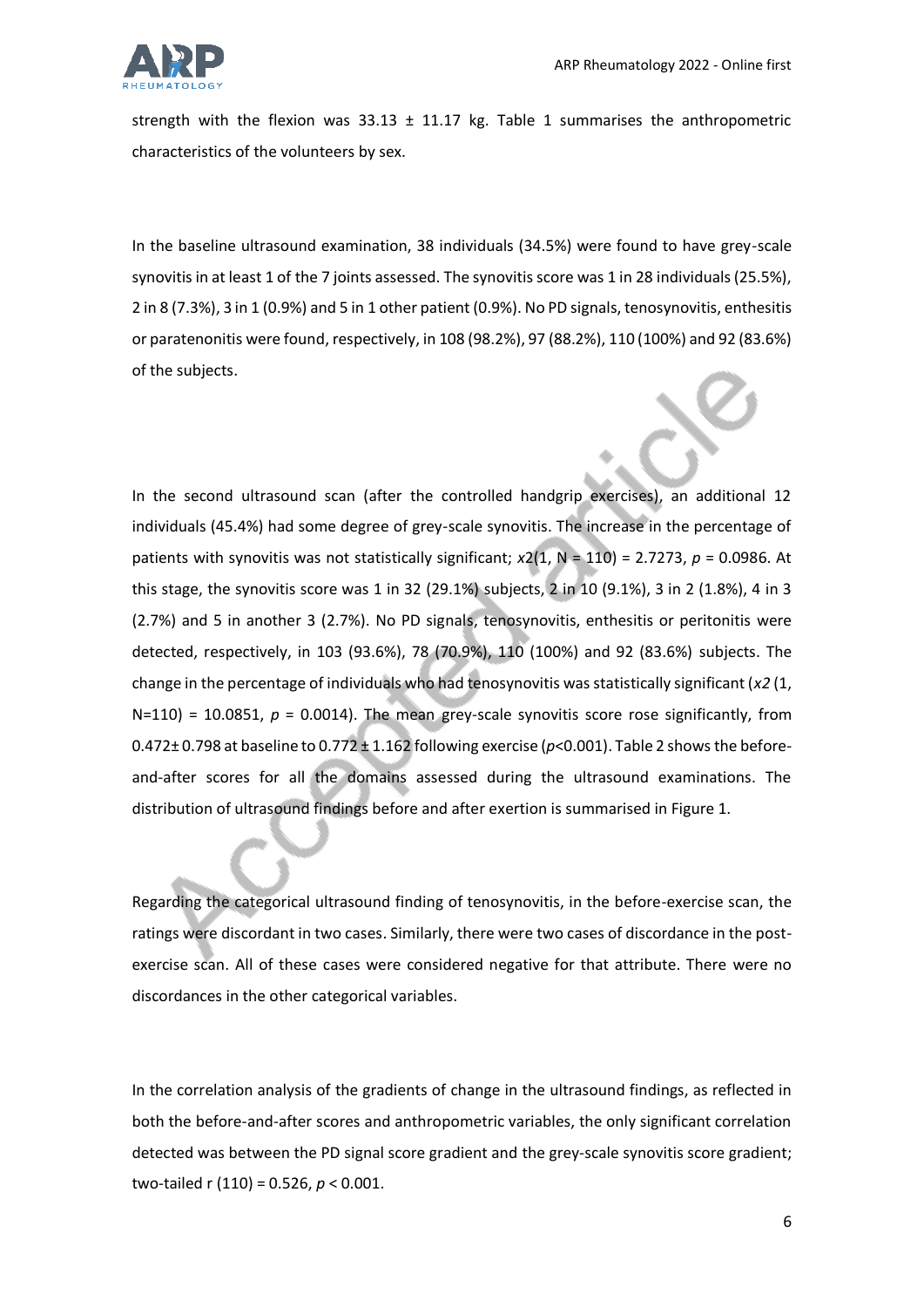

Out of the 110 volunteers, 24 (21.8%) recorded a pain rating scale score of at least 4 after the exercise for at least one of the joints assessed. No volunteers received 7/10 or higher scores, and only one rated the level of pain as  $6/10$ . The mean age in this group (pain score  $\geq 4$ ) was 49.5 ± 5.6 years, significantly older than that of the remaining volunteers (46.4 ± 6.7 years), *t*  (108) = 2.0718, *p* = 0.0407. We did not identify any other significant differences when comparing the percentage of women or the maximum grip strength and BMI between those with high pain ratings (≥ 4) and the other volunteers (data not shown).

# **Discussion**

Although the effects of physical activity and inflammation on the synovium are well recognized, changes that are detectable by ultrasound, to our knowledge, this is the first study to demonstrate that such changes are also noticeable after controlled overexertion in healthy volunteers.

Our study has two significant limitations that were considered in its design. Both limitations are directly related to the instrument for measuring the primary outcome variable, namely, ultrasound scans. Specifically, ultrasound is operator dependent. For that reason, our study, like most robust studies, used a panel of experts to assess the images and videos obtained by a single sonographer using a single ultrasound machine. Furthermore, since our original hypothesis stated that exercise results in changes detectable by ultrasound, we arbitrarily assigned each case the lowest synovitis score among those given by the expert panel members. For this same reason, cases were only considered positive for categorical ultrasound changes (tenosynovitis and enthesitis) when all three members agreed.

The second limitation is that the sonographer could have recognized an individual at the second ultrasound scan, and hence be aware that this was a post-exercise scan. Although the ultrasound examination followed the same protocol on both occasions, the sonographer could possibly have made an exerted effort to look for certain findings knowing that this was the second scan.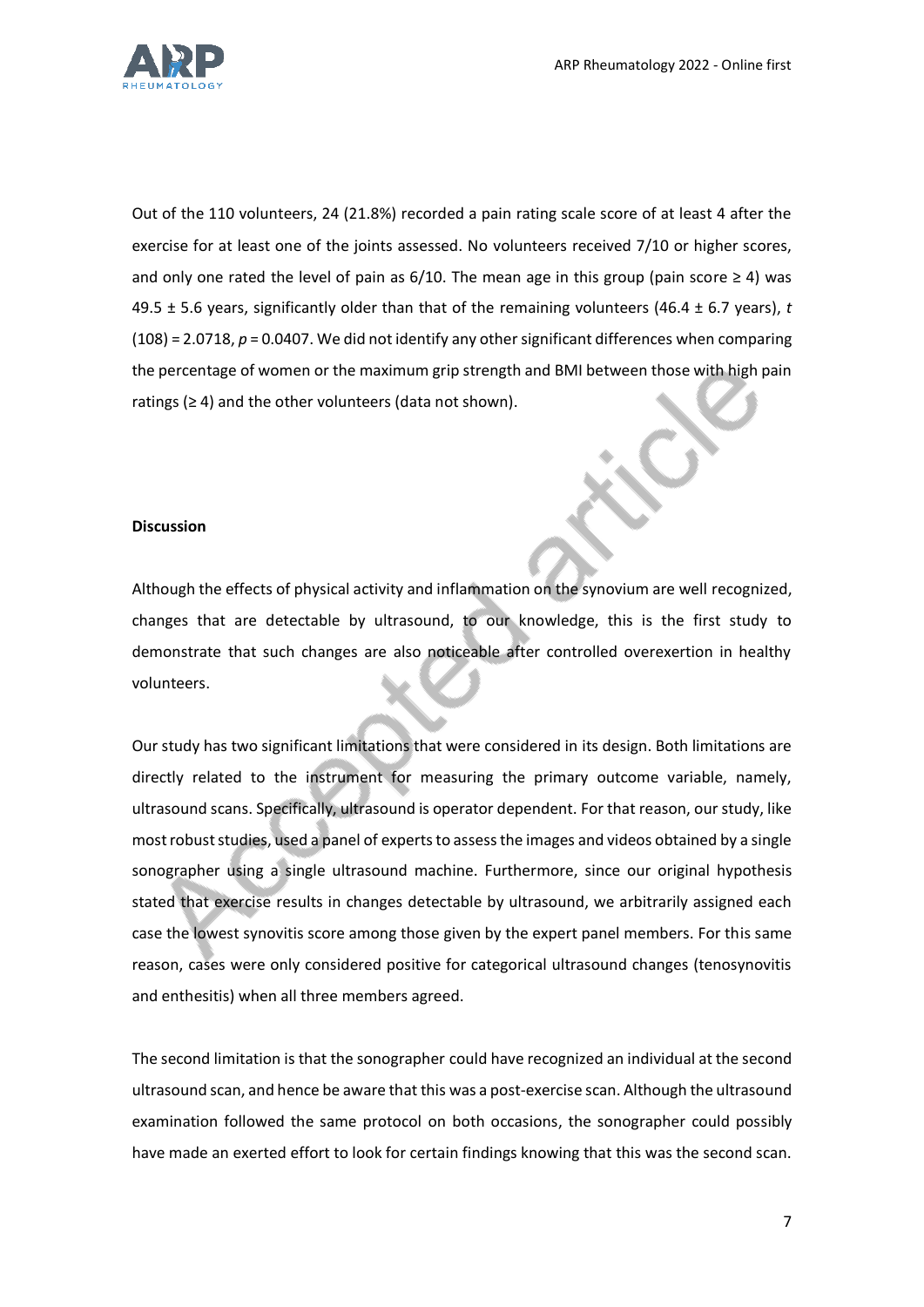

The number of daily studies and the instruction to volunteers to avoid verbal comments were among those measures taken to minimize this potential bias.

In a study carried out in 2013, Guillen et al.<sup>8</sup> found an association between physical overexertion and ultrasound-detectable synovial changes - mainly joint effusion. In that study, unlike this one, the physical effort was not quantified.

Van Oudenaarde et al.<sup>15</sup> studied synovial reactions to knee trauma using magnetic resonance imaging. They found that 41% of patients had joint effusion following injury. Other studies assessing synovial response to mechanical stress in other joints, such as the ankle<sup>16,17</sup>, have indicated a relationship between physical activity and some degree of adaptive synovial response. Similar conclusions can be drawn concerning the retrocalcaneal bursa. The immediate synovial response (<24 hours) at the level of the hand has not, however, been reported except in one previous study<sup>8</sup>, although those authors did not control for exercise exposure.

Synovial responses to single events producing high-energy mechanical stress (low-frequency, high-intensity) have been documented in studies of patients with knee injuries who exhibited radiological signs of osteoarthritis<sup>18</sup>. On the other hand, synovial responses to high-frequency low-intensity mechanical stress (e.g., daily living activities, regular physical exercise) may involve homogeneous synovial proliferation. In such cases, the extent of synovial fluid overproduction may vary, an idea that has been indirectly supported by ultrasound findings in asymptomatic runners14 and biomechanical changes observed in women who often wear high heels<sup>17,19</sup>. We should note that none of these studies directly focused on the synovial tissue.

Finally, the synovial response to high-frequency moderate-intensity mechanical stress, such as that generated by our model of exercise, is manifested by a significant increase in synovitis scores and even the visualization of hyperaemia at sites where it has not previously been detected. These findings extend beyond the subclinical in a small proportion of individuals who report pain. These subjects tend to be older, which may be related to a stronger synovial response during the early stages of osteoarthritis. Finally, it might be that hyperaemia (PD signal) should be interpreted as a vasodilator effect in response to metabolic demand following exercise in a small proportion of participants, specifically those who were physically fit at the start of the study. The methodological design of our study did not allow us to confirm this suspicion.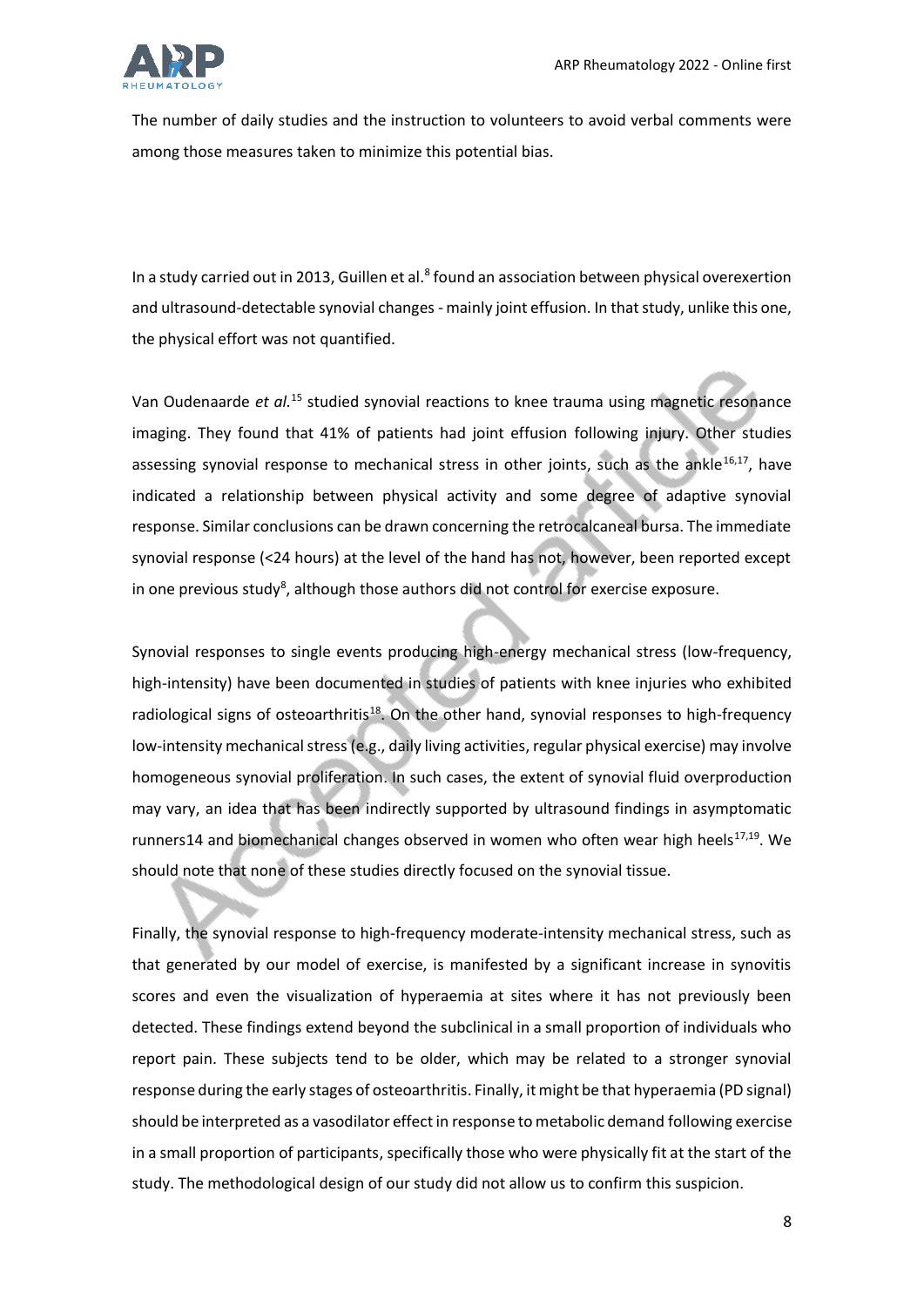

Our results have various implications for clinical practice. In particular, given that rheumatologists use ultrasound for the diagnosis and follow-up of patients with immunemediated diseases involving joint manifestations, we should take into account any physical exercise carried out prior to an ultrasound examination. In addition, we conclude that grade 1 synovitis may be regarded as a physiological phenomenon. Indeed, in some individuals, mild hyperaemia (a grade 1 PD signal) could also be attributed to a physiological process.

# **Data availability statement**

The data set for the present study has been electronically entered into the Synapse™ repository and is available for all subscribers at Synapse Storage (ID syn25955431, DOI 10.7303/syn25955431).

# **Figures and Tables**

**Figure 1** - Distribution of ultrasound findings before and after exercise. All numbers are absolute values. Synovitis and power Doppler scoring are not represented. S: Number of any grade of synovitis; PD: Number of any degree of power Doppler signal; T: Number of tenosynovitis detected.

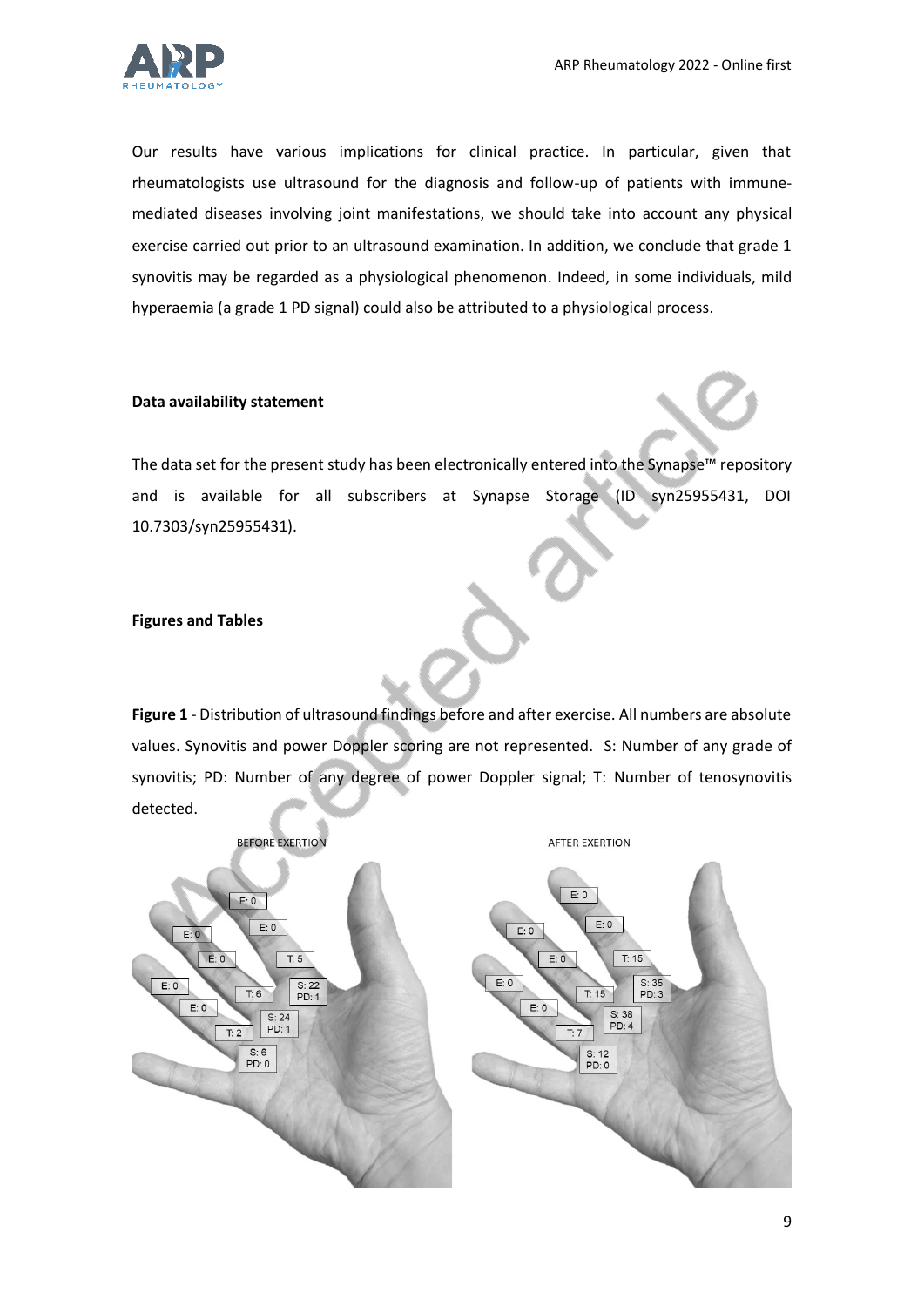

| Variable                                 | Women             | Men              | P value |
|------------------------------------------|-------------------|------------------|---------|
| Age, years $\pm$ SD                      | $40.58 \pm 12.73$ | $40.82 \pm 12.7$ | 0.921   |
| Body mass index, kg/m <sup>2</sup> $\pm$ | $26.12 \pm 4.75$  | $25.76 \pm 4.18$ | 0.673   |
| SD                                       |                   |                  |         |
| Grip strength, $kg \pm SD$               | $24.41 \pm 2.74$  | $42.86 \pm 8.68$ | < 0.001 |

**Table I.** Characteristics of participants segregated by sex. SD: Standard deviation.

**Table II.** Results of comparing ultrasound assessments before and after the exercise. In the case of cumulative frequencies for enthesitis and peritenon enlargement, we were unable to estimate T, as the standard error of the difference was 0. PD: Power Doppler; SD: Standard deviation.

| <b>Ultrasound</b>     | <b>Before exertion</b> |       | <b>After exertion</b> |           |       | Wilcoxon  |               |
|-----------------------|------------------------|-------|-----------------------|-----------|-------|-----------|---------------|
| assessment            | Mean ±                 |       | Median $\pm$          | Mean ±    |       | Median ±  | signed-rank   |
|                       | SD                     |       | variance              | <b>SD</b> |       | variance  | test, P-value |
| Synovitis score       | 0.472                  | Ŧ     | 0 ± 1.352             | 0.772     | $\pm$ | 0 ± 0.637 | < 0.001       |
| (greyscale)           | 0.798                  |       | 0 ± 0.913             | 1.162     |       | 0 ± 1.947 | 0.003         |
| Women                 | 0.586                  | ŧ.    | 0 ± 0.309             | 0.982     | $\pm$ | 0 ± 0.606 | 0.032         |
| Men                   | 0.955                  |       |                       | 1.395     |       |           |               |
|                       | 0.346                  | $\pm$ |                       | 0.538     | $\pm$ |           |               |
|                       | 0.556                  |       |                       | 0.778     |       |           |               |
| PD signal score       | 0.018                  | $\pm$ | 0 ± 0.06              | 0.063     | $\pm$ | 0 ± 0.018 | 0.025         |
| Women                 | 0.134                  |       | 0 ± 0.034             | 0.245     |       | 0 ± 0.094 | 0.044         |
| Men                   | 0.034                  | $\pm$ | 0 ± 0                 | 0.103     | $\pm$ | 0 ± 0.019 | NA.           |
|                       | 0.184                  |       |                       | 0.307     |       |           |               |
|                       | 0 ± 0                  |       |                       | 0.019     | $\pm$ |           |               |
|                       |                        |       |                       | 0.138     |       |           |               |
| Tenosynovitis recount | 0.118                  | Ŧ     | 0 ± 0.105             | 0.336     | $\pm$ | 0 ± 0.317 | < 0.001       |
| Women                 | 0.324                  |       | 0 ± 0.156             | 0.563     |       | 0 ± 0.349 | 0.001         |
| Men                   | 0.189                  | $\pm$ | 0 ± 0.038             | 0.396     | Ŧ     | 0 ± 0.279 | 0.073         |
|                       | 0.395                  |       |                       | 0.590     |       |           |               |
|                       | 0.038                  | $\pm$ |                       | 0.269     | $\pm$ |           |               |
|                       | 0.194                  |       |                       | 0.528     |       |           |               |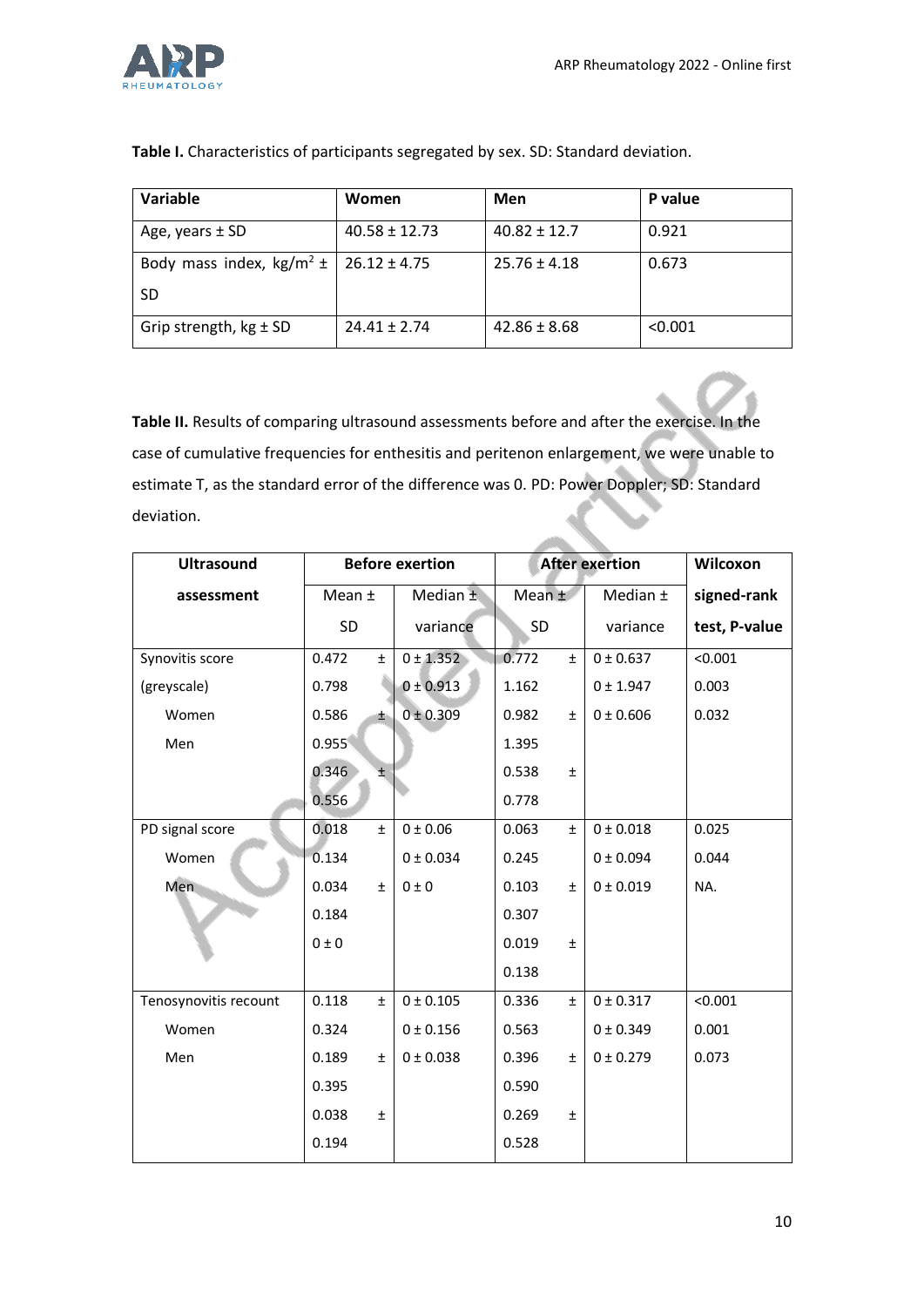

# **References**

1. Manzo A, Bugatti S, Caporali R, et al. Histopathology of the synovial tissue: perspectives for biomarker development in chronic inflammatory arthritides. *Reumatismo* 2018; 70: 121– 132.

2. Najm A, Le Goff B, Orr C, et al. Standardisation of synovial biopsy analyses in rheumatic diseases: a consensus of the EULAR Synovitis and OMERACT Synovial Tissue Biopsy Groups. *Arthritis Res Ther* 2018; 20: 265.

3. Roberts HM, Law R-J, Thom JM. The time course and mechanisms of change in biomarkers of joint metabolism in response to acute exercise and chronic training in physiologic and pathological conditions. *Eur J Appl Physiol* 2019; 119: 2401–2420.

4. Noh K-C, Park S-H, Yang CJ, et al. Involvement of synovial matrix degradation and angiogenesis in oxidative stress-exposed degenerative rotator cuff tears with osteoarthritis. *J Shoulder Elbow Surg* 2018; 27: 141–150.

5. Gaigneux E, Cormier G, Varin S, et al. Ultrasound abnormalities in septic arthritis are associated with functional outcomes. *Joint Bone Spine* 2017; 84: 599–604.

6. Canoso JJ, Liu N, Traill MR, et al. Physiology of the retrocalcaneal bursa. *Ann Rheum Dis* 1988; 47: 910–912.

7. Schett G, Tohidast-Akrad M, Steiner G, et al. The stressed synovium. *Arthritis Res* 2001; 3: 80–86.

8. Guillén Astete CA, Boteanu A, Zea Mendoza A. Comparison of prevalence of synovitis by ultrasound assessment in subjects exposed or not to self-reported physical overexertion: the Monday's synovitis. *ScientificWorldJournal* 2014; 2014: 563981.

9. Wakefield RJ, Balint PV, Szkudlarek M, et al. Musculoskeletal ultrasound including definitions for ultrasonographic pathology. *J Rheumatol* 2005; 32: 2485–2487.

10. D'Agostino M-A, Terslev L, Aegerter P, et al. Scoring ultrasound synovitis in rheumatoid arthritis: a EULAR-OMERACT ultrasound taskforce-Part 1: definition and development of a standardised, consensus-based scoring system. *RMD Open* 2017; 3: e000428.

11. Bruyn GA, Iagnocco A, Naredo E, et al. OMERACT Definitions for Ultrasonographic Pathologies and Elementary Lesions of Rheumatic Disorders 15 Years On. *J Rheumatol* 2019; 46: 1388–1393.

12. Gutierrez M, Filippucci E, Salaffi F, et al. Differential diagnosis between rheumatoid arthritis and psoriatic arthritis: the value of ultrasound findings at metacarpophalangeal joints level. *Ann Rheum Dis* 2011; 70: 1111–1114.